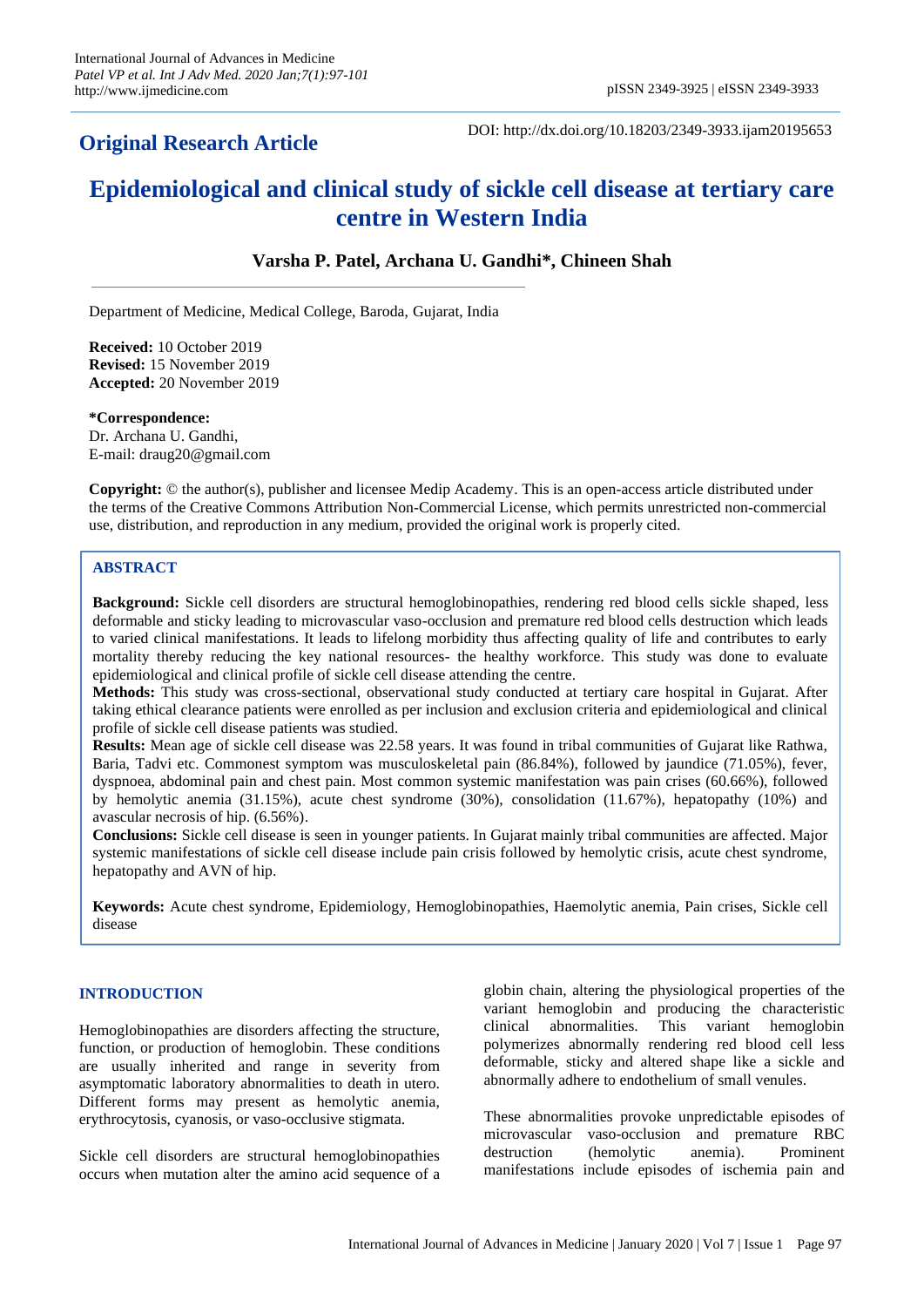ischemic malfunction or frank infarction in the spleen, central nervous system, bones, liver, kidneys and lungs.<sup>1</sup>

In Gujarat, the Dhodia, Dubla, Gamit, and Naika tribes have a high prevalence of HbS (13-31%).<sup>2</sup> More recently very extensive population surveys have been done by the Indian Red Cross Society, Gujarat State Branch where 1,68,498 tribals from 22 districts were screened and the overall prevalence of sickle cell carriers was 11.37 per cent.<sup>3</sup> National programme are being run in Gujarat to enlarge the epidemiological database, establishing special screening programmes for population at risk, impart genetic counselling and established special centres for treatments.

Aim of the study was to evaluate epidemiological and clinical profile of sickle cell disease attending the centre.

## **METHODS**

It was a cross sectional, observational study. Study sample was taken from sixty patients admitted in medical wards of Shri Sayaji General hospital, Vadodara over a period from May 2009 to September 2011. Shri Sayaji General hospital, Vadodara covers a lot of patients from Vadodara city itself as well as large section of population from Vadodara district with higher tribal population from Chotaudaipur, Kawant, Naswadi, Dahod as well as the nearby district of Narmada, Bharuch, Panchmahal.

#### *Inclusion criteria*

- Patients who were found to have sickling test positive and had dominant sickle haemoglobin HbS with absent HbA or higher proportion of HbS than HbA and HbF on hemoglobin electrophoresis or,
- Patients who were known case of Sickle cell disease and related disorders and electrophoresis was done in past and admitted for different ailments in SSG hospital were included in the study.
- Patients who were more than 12 years of age.

## *Exclusion criteria*

- Patients with sickle cell trait were excluded from this study.
- Patients less than 12 years of age.

Detailed clinical history and physical examination was done.

#### *Investigations*

#### *Routine investigations*

Routine investigations were carried out in all the individuals. This includes complete hemogram, peripheral smear examination, complete urinalysis, biochemical tests, ultrasonography of the abdomen, thin peripheral smear, X ray chest and X ray of joints (as required) were done in all the patients.

#### *Tests for diagnosis of sickle cell disease*

Stained thin peripheral smear to see sickle shaped red blood cells which may occur in sickle cell disease and sickle cell β-thalassemia. The morphologic features of accelerated erythropoiesis like polychromatophilia, basophilic stippling, and normoblastosis were looked for.

Sickling test with sodium meta bisulphite test was done in all patients.

Hemoglobin electrophoresis was done on cellulose acetate membrane which is simple, rapid and sensitive method.

From history, clinical examination, hematological and biochemical investigation and radiological investigations major systemic manifestations were searched in our patients.

Data was entered and analysed using excel software. Descriptive statistics like frequency and percentage was applied.

#### **RESULTS**

In the present study total number of patients with sickle cell disease were 60. Amongst these total number of patients with sickle cell anemia were 38 and with sickle beta thalassemia were 22. In this study no other sickle cell syndromes could be found.

In this study maximum number of patients were in age group 12-30 years (51 patients-85%). But after 30 years of age only 8 patients of sickle cell disease were seen (13.33%) (Figure 1). Mean age of sickle cell anemia was 22.58 years. In this study total number of males with sickle cell anemia were 33(55%) and females were 27(44.26%) (Figure 2).



**Figure 1: Age distribution in study population.**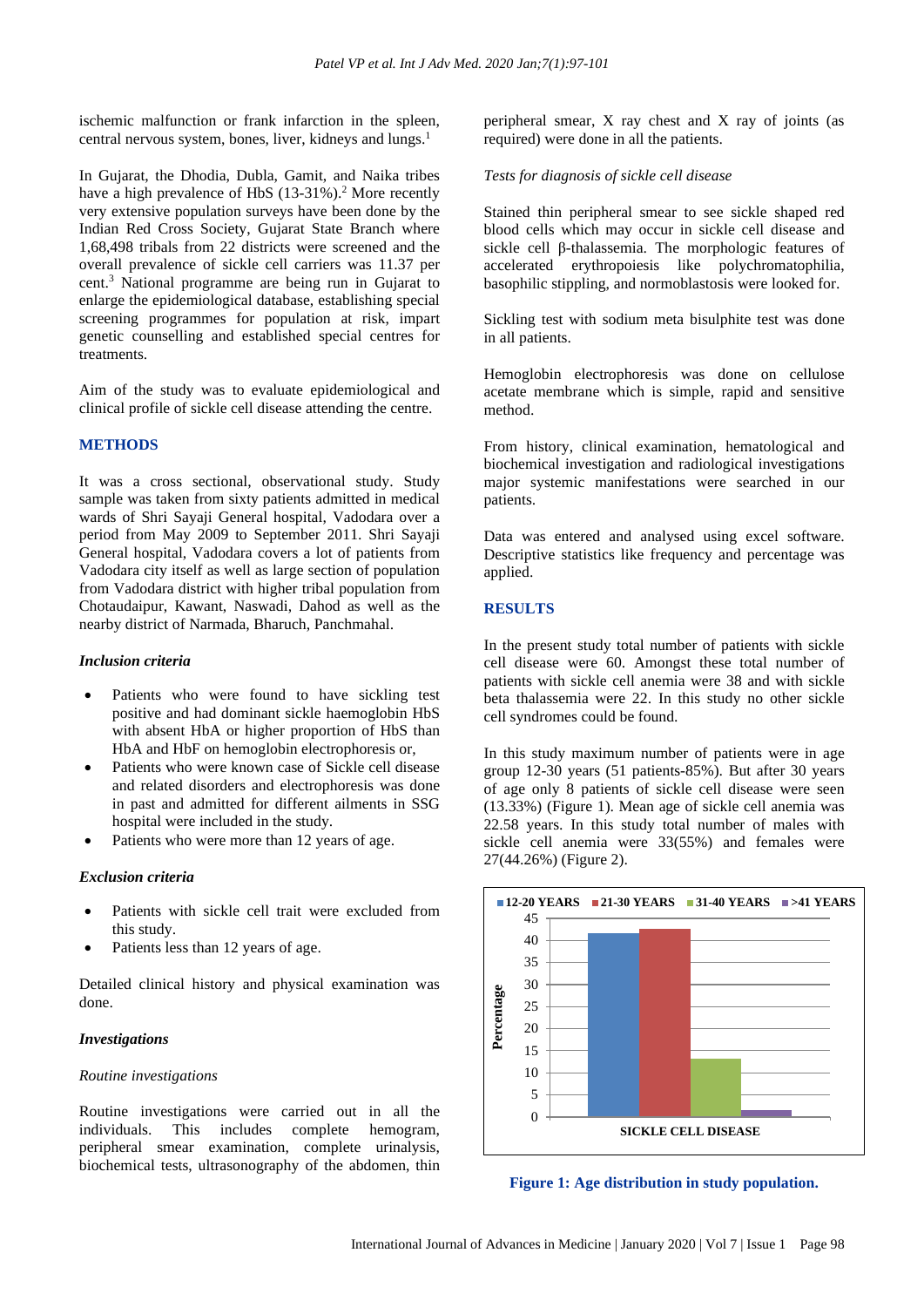

## **Figure 2: Sex distribution in study population.**

Table 1 shows maximum number of patients belong to Rathwa caste (15 patients - 24.59%), followed by Bariya caste (12 patients - 19.67%), Tadvi caste (7 patients - 11.48%), Solanki caste (4.92%), Parmar caste (4.92%), Bhil caste (4.92%), Vasava caste (3.28%), Damor caste (3.28%), Muslim (1.64%). Maximum number of patients were from Vadodara, about 34 patients (56.67%), followed by 9 patients from Panchmahal (14.75%), 7 patients from Dahod (11.48%), 4 patients from Narmada (6.56%), 2 patients from Anand (3.28%), 2 patients from MP (3.28%) (Table 2).

#### **Table 1: Ethnic group distribution.**

| <b>Ethnic group</b> | <b>Total</b> | Percentage (%) |
|---------------------|--------------|----------------|
| Rathwa              | 15           | 24.59          |
| Bariya              | 12           | 19.67          |
| Tadvi               |              | 11.48          |
| Soalnki             | 3            | 4.92           |
| Vasava              | 2            | 3.28           |
| Parmar              | 3            | 4.92           |
| Vankar              | 0            | $\Omega$       |
| <b>Bhil</b>         | 3            | 4.92           |
| Muslim              |              | 1.64           |
| Damor               | 2            | 3.28           |
| Others              | 12           | 19.67          |

#### **Table 2: Area distribution.**

| <b>Area</b>    | <b>Total</b>                | Percentage $(\%)$ |
|----------------|-----------------------------|-------------------|
| Vadodara       | 34                          | 56.67             |
| Panchmahal     | q                           | 14.75             |
| Dahod          |                             | 11.48             |
| Narmada        |                             | 6.56              |
| Madhya Pradesh | $\mathcal{D}_{\cdot}$       | 3.28              |
| Anand          | $\mathfrak{D}$              | 3.28              |
| Others         | $\mathcal{D}_{\mathcal{A}}$ | 3.28              |
| Total          | 60                          | 100               |

Commonest symptom in patients with sickle cell disease of musculoskeletal pain (51 patients - 83.61%), followed by jaundice (41 patients - 67.21%), fever (40 patients - 65.57%), dyspnea (33 patients - 54.1%), abdominal pain (29 patients - 48.34%) and chest pain (19 patients - 31.67%) (Figure 3).



#### **Figure 3: Clinical presentation of study population.**

Past history of admission was positive in 51 patients (85%) overall, while 9 patients (15%) had no history of previous admission to hospital. Overall 48 patients (80%) were admitted for 1-4 times and 3 patients (5%) admitted for 5-10 times (Table 3).

Past history of pain crises was seen in 44 patients (73.33%) overall. Past history of jaundice was seen in 38 patients (63.33%) overall, while 19 patients (31.67%) had a history of blood transfusion (Table 3).

From history, clinical examination, hematological and biochemical investigation and radiological investigations major systemic manifestations were searched in patients.

Figure 4 shows most common systemic manifestation was pain crises (37 patients - 60.66%), followed by hemolytic anemia (19 patients - 31.15%), acute chest syndrome (18 patients- 30%), consolidation ( 7 patients - 11.67%), hepatopathy (6 patients - 10%), avascular necrosis of hip (4 patients - 6.56%).

## **Table 3: Number of admissions in past, past history of jaundice and blood transfusion.**

| <b>Past history</b>     | <b>Total</b> | Percentage $(\% )$ |
|-------------------------|--------------|--------------------|
| Past admission per year |              |                    |
| None                    |              | 15                 |
| 1-4 Times               | 48           | 80                 |
| 5-10 Times              | 3            | 5                  |
| Past history of         |              |                    |
| Pain crisis             | 44           | 73.33              |
| Jaundice                | 38           | 63.33              |
| Blood transfusion       | 19           | 31.67              |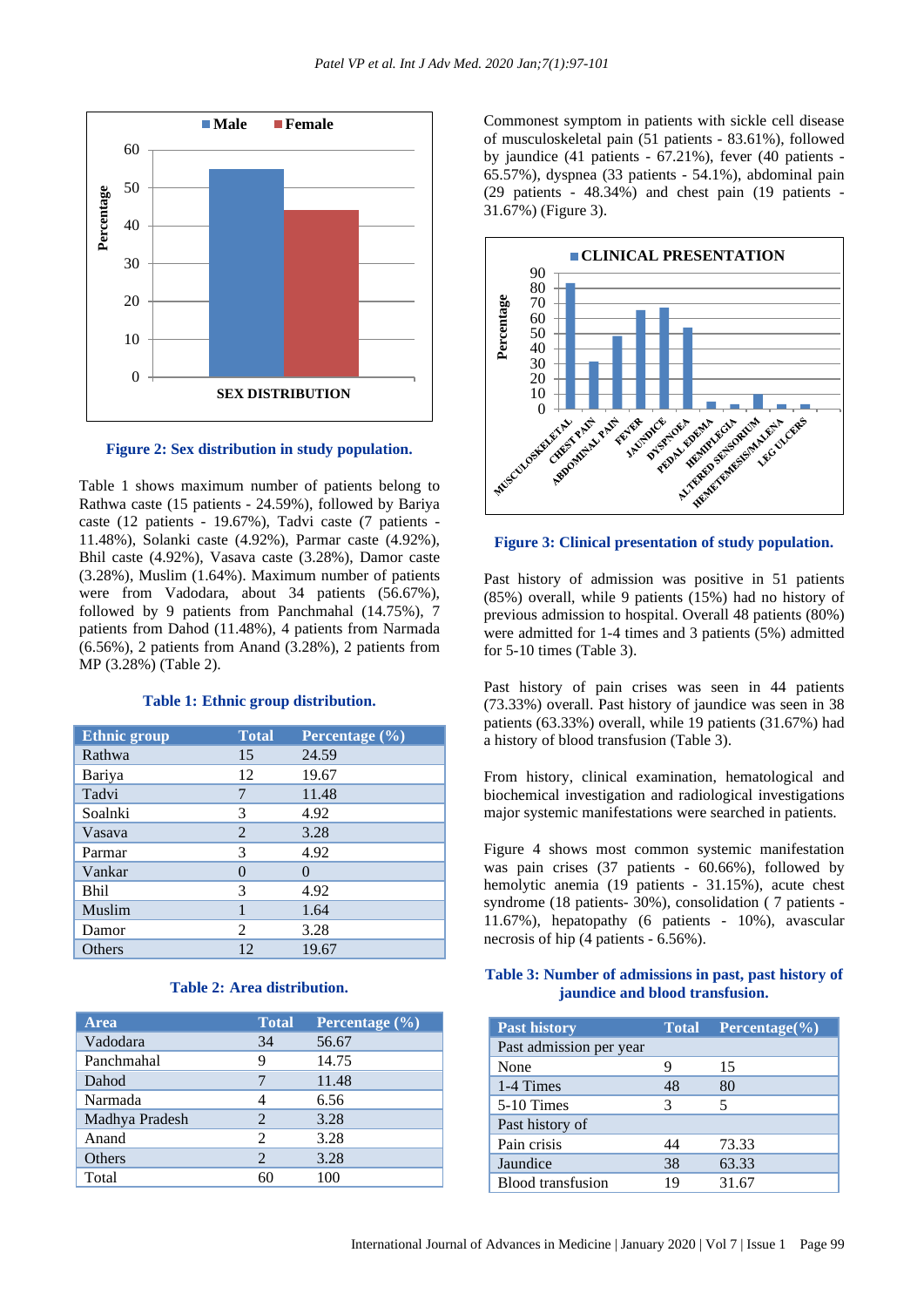

**Figure 4: Analysis of major systemic manifestations in study population.**

## **DISCUSSION**

The haemoglobinopathies are inherited disorders of blood and are one of the major public health problems in India. These diseases are making important demands on health resources in developing countries. Present study was done to evaluate epidemiological and clinical profile of patients with sickle cell disease.

In present study mean age of patients overall was 22.58 years and maximum number of patients were in age group 12-30 years (51 patients-85%).

Study by Ibidapo in Nigeria comprising of adolescents and adults, the mean age was 20.5 years.4 Kar et al BC observed that the majority of sickle cell disease die at the age of 20 years.<sup>5</sup>

S. Diop et al, studied 108 patients of homozygous sickle cell disease in Senegal, showed a mean age of 27 years (20-51years). In their study 20-29 years were represented by 67.5% of patients, 30-39 years by 26.9% and 5.6% were above 40 years of age.<sup>6</sup>

The mean age of death is rising in Western countries because of improved awareness, better socioeconomic conditions, good standards of living and easy access to medical care and knowledge of the disease. But in India, because of lack of awareness, high child mortality still exists.

Male preponderance was observed. Ibidapao found male to female ratio of 1.5 in Nigerian adults.<sup>4</sup> On chromosome Xp22, there is gene for the HbF production, so females have more HbF, which ameliorates sickling and many clinical features. In all studies comprising of later age groups, there is a female preponderance. While males have a greater preponderance for painful crisis at age of 15 to 20 years, which is not seen in females.

In this study maximum number of patients belong to Rathwa caste (15 patients - 24.59%), followed by Bariya caste (12 patients - 19.67%), Tadvi caste (7 patients - 11.48%), Solanki caste (4.92%), Parmar caste (4.92%), Bhil caste (4.92%), Vasava caste (3.28%), Damor caste (3.28%), Muslim (1.64%).

According to ICMR, Bhils (29%), Dhodia (31%), Dubla (9.5%), Naikas (31%), Gamits (31%), Kolis (20.5%), Dhanakas (20%), vasavas (27.6%), Bariyas (28%), Chaudhary (28%), Tadvi (27%) and Rathwas (28.4%) are among the major tribes having Sickle Cell problem in Gujarat. Kar et al, BC report that the sickle gene is widely prevalent in India. It has penetrated different castes and communities in India, despite of its origin from the tribal belt.<sup>5</sup>

Vadodara dominance in this study could be accounted by the fact that patients from tribal area are now moving to nearby cities for better job opportunities and health care facilities. Tribal accounts 15% of the total population of Gujarat and distributed in various districts Sabarkantha, Banaskantha, Panchmahal, Vadodara, Narmada, Bharuch, Surat, Valsad, Dang and Div-Daman.<sup>3</sup>

In this study commonest symptom in patients with sickle cell anemia was musculoskeletal pain, followed by jaundice. In a study by Ibidapo et al, in Nigeria, includes adolescents and adults, pain was noted in 57.5% patients.<sup>4</sup> Gupta and Yadav, found that 40% had severe pain in bones and joints, while 36% had recurrent fever. Abdominal pain was seen in 16% of patients.<sup>7</sup>

Past history of pain crisis was seen in 73.33% patients overall. Past history of jaundice was seen in 63.33% patients overall, while 31.67% patients had a history of blood transfusion. Diop et al, study in Senegal, patients were more than 20 years of age, 96.3% had more than one vaso-occlusive event per year, and 26.9% had received a blood transfusion.<sup>6</sup>

In this study the most common systemic manifestation was pain crises (37 patients - 60.66%), followed by hemolytic anemia (19 patients - 31.15%), acute chest syndrome (18 patients- 30%), consolidation (7 patients - 11.67%), hepatopathy (6 patients - 10%), avascular necrosis of hip (4 patients - 6.56%) In a study of 123 patients of SCA by Serjeant GR et al, in Jamaica, 83% had painful crises, 24% had pneumonia, 8% had priapism and 12% had aplastic crisis.<sup>8</sup>

Acute chest syndrome was seen in 30% in study population. A study by Castro O et al, shows risk factors for acute chest syndrome, which is associated with high hemoglobin level, low HbF levels, early age (maximum prevalence in age group 2-4 years and lesser in adults). Castro et al shows the presence of ACS is an independent risk factor for early mortality even when corrected for by pain crisis.<sup>9</sup>